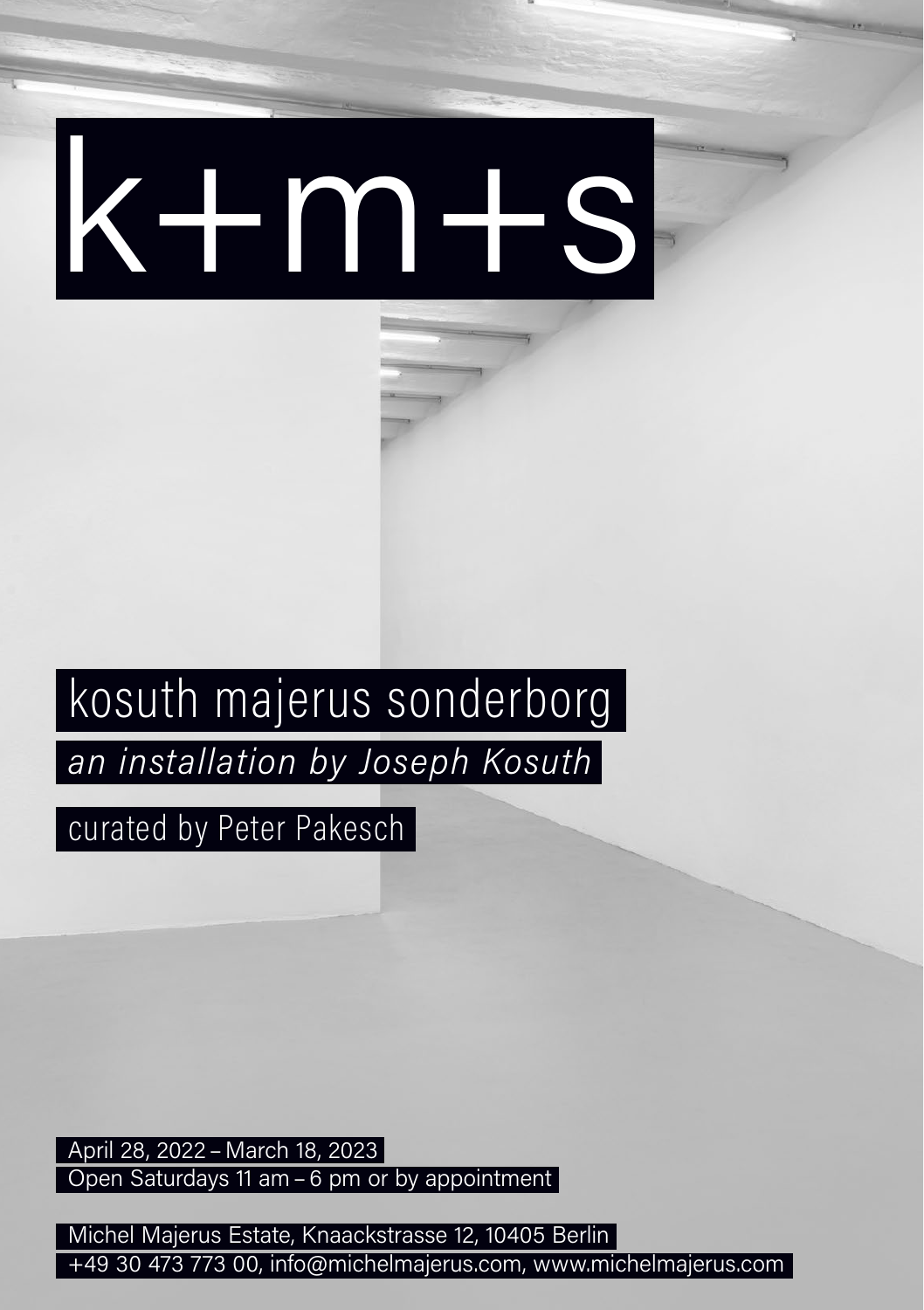

- 1 Michel Majerus *one by which you go in one by which you go out*, 1998/2022 Emulsion on wall 2,7 x 36,4 m
- 2 K.R.H. Sonderborg *Peacemaker*, 1989 Acrylic on canvas 97,5 x 130 cm Kunstmuseum Stuttgart
- 3 Joseph Kosuth *'k + m + s (fragment #1)'*, 2022
- 4 Joseph Kosuth *'k + m + s (fragment #2)'*, 2022
- 5 K.R.H. Sonderborg *Ohne Titel*, 1959 Egg tempera on photo mounting board on canvas 110 x 71 cm Sammlung Grässlin, St. Georgen
- 6 Joseph Kosuth *'k + m + s (fragment #3)'*, 2022
- 7 K.R.H. Sonderborg *1.IX.58*, 1958 Egg tempera on photo mounting board on canvas 108 x 71 cm Sammlung Grässlin, St. Georgen
- 8 K.R.H. Sonderborg *16h11 - 17h23 (3.VII.58)*, 1958 Egg tempera on photo mounting board on canvas 108 x 71 cm Sammlung Grässlin, St. Georgen
- 9 Joseph Kosuth *'k + m + s (fragment #4)'*, 2022
- 10 Joseph Kosuth *'k + m + s (fragment #5)'*, 2022
- 11 Joseph Kosuth *'k + m + s (fragment #6)'*, 2022
- 12 Joseph Kosuth *'k + m + s (fragment #7)'*, 2022
- 13 K.R.H. Sonderborg *Ohne Titel*, 1966 Serigraphy on paper 103,5 x 74 cm Kunstmuseum Stuttgart
- 14 K.R.H. Sonderborg *Chicago*, 1986 Ink on paper 108 x 75 cm Kunstmuseum Stuttgart
- 15 K.R.H. Sonderborg *Ohne Titel*, 1967 Ink on paper 86 x 59 cm Kunstmuseum Stuttgart
- 16 Joseph Kosuth *'k + m + s (fragment #8)'*, 2022
- 17 Joseph Kosuth *'k + m + s (fragment #9)'*, 2022
- 18 Joseph Kosuth *'k + m + s (fragment #10)'*, 2022
- 19 Michel Majerus *Erwachet!*, 1999 Lacquer paint on aluminium 277 x 420 x 1,7 cm Private Collection
- 20 Michel Majerus *Ohne Titel*, 1994 Acrylic on cotton 55,0 x 80,8 cm Private Collection

© Joseph Kosuth / VG Bild-Kunst, Bonn 2022

© Michel Majerus, 2022. Courtesy neugerriemscheider, Berlin and Matthew Marks Gallery © K.R.H. Sonderborg, Galerie Maulberger, München 2022

Photos: Jens Ziehe, Berlin and Marjorie Brunet Plaza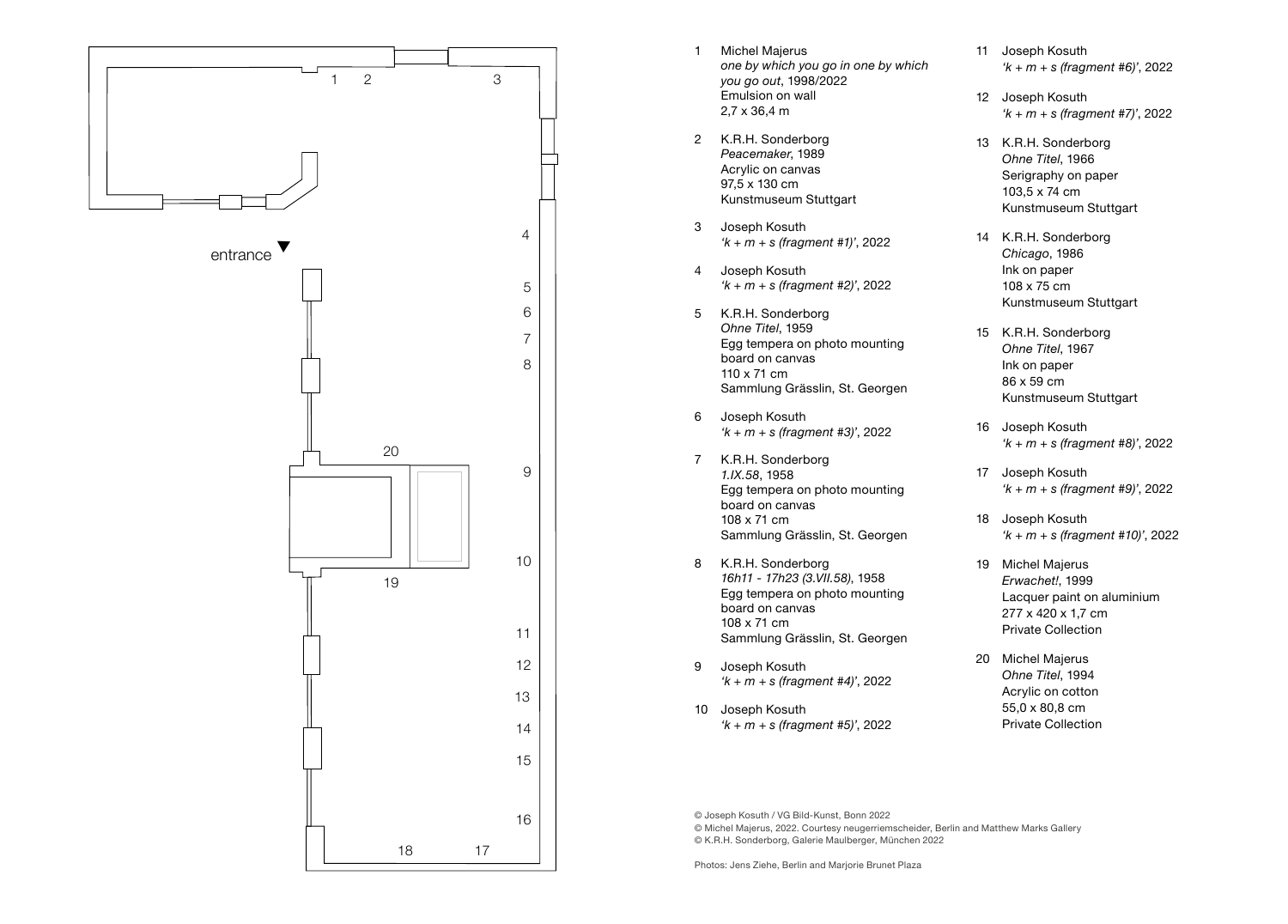

Joseph Kosuth (b. 1945), Michel Majerus (1967–2002), K.R.H. Sonderborg (1923–2008): three names, three worlds – decidedly disparate in their approaches, divergent in their reception, and yet closely linked. Majerus began his studies at Kunstakademie Stuttgart in the late 1980s, first as a student in Sonderborg's painting class, and from 1991, under Kosuth. The exhibition showcases works by Michel Majerus together with those of his two professors for the first time, tracing an artistic connection that spans generations.

The history of Modern art, in its efforts to create a unified image and perception of the world, was particularly heterogenous – a heterogeneity that rejected contrarian assertions and consistently provided occasion for intense dispute over ideology and conceptual direction: abstraction versus figurativism, intellectual calculation versus expressive, spontaneous impulse. As the 20<sup>th</sup> century came to a close, this is what prospective artists were confronted with as they commenced their education.

For a young Michel Majerus, the navigation of these larger questions took place at the State Academy of Fine Arts Stuttgart, spurred on by his professors' diametrically opposed artistic approaches. Joseph Kosuth and K.R.H. Sonderborg led practices that, at the time, were considered almost entirely incompatible with one another. Majerus succeeded in translating this dialectic into one of the most important bodies of work in contemporary painting, and in doing so, gave rise to a new visual language – one initially characterized by modes of analog image production, and later by the opportunities afforded by digital methods.

Competing notions of concept and text versus gesture and spontaneity become one in Michel Majerus' work, drawing parallels to the immediacy of video games. By way of Joseph Kosuth, Majerus came face-to-face with the very source of an artform that set in opposition deep thought and calculation in the context of mapping artistic space, and the impulsive action of gestural painting – one that was celebrated by Sonderborg as a proponent and practitioner of informal painting.

It took Michel Majerus' unique aptitude and exceptional talent to synthesize the practices of Joseph Kosuth and K.R.H. Sonderborg into a vocabulary all his own – one which ushered in the visual sensibilities of the 21<sup>st</sup> century. This exhibition highlights the tact with which Majerus condenses his professors' contrasting strategies to both foster a new understanding of spatial and conceptual continuity, and simultaneously acknowledge their existing paradigms.

Joseph Kosuth (\*1945), Michel Majerus (1967–2002), K.R.H. Sonderborg (1923–2008), drei Namen, drei Welten – in der Haltung entschieden getrennt, unterschiedlich rezipiert und doch eng verbunden. Majerus studierte ab Ende der 1980er Jahre an der Kunstakademie Stuttgart zunächst in der Malereiklasse von Sonderborg, danach, ab 1991, bei Kosuth. Ausgehend von Michel Majerus' Werk lassen sich über die Generationen hinweg Verbindungslinien ziehen. Erstmalig werden in der Ausstellung Arbeiten von Michel Majerus zusammen mit Werken seiner beiden Professoren gezeigt.

Die Geschichte der Modernen Kunst war bei all ihrem Bemühen um ein einheitliches Bild und eine einheitliche Vorstellung der Welt erstaunlich heterogen. Eine Heterogenität, deren Widersprüche nicht akzeptiert wurden und die immer wieder Anlass war für extreme Richtungskämpfe und ideologischen Streit: Abstraktion versus Figuration, intellektuelles Kalkül versus expressiver und spontaner Impuls. Mit alldem waren angehende Künstlerinnen und Künstler Ende des letzten Jahrhunderts konfrontiert, wenn sie eine Ausbildungsstätte betraten.

Für den jungen Michel Majerus geschah dies an der Staatlichen Akademie der Bildenden Künste Stuttgart in der Konfrontation mit den zwei sich diametral gegenüberstehenden künstlerischen Haltungen seiner Professoren. Joseph Kosuth und K.R.H. Sonderborg hatten mit ihrer Praxis Positionen besetzt, die aus der damaligen Perspektive kaum kompatibel waren. Majerus gelang es, diese Dialektik in eines der bedeutendsten Œuvres neuerer Malerei zu überführen. Damit trug er auf seine ganz eigene Weise zur Etablierung einer neuen visuellen Sprache bei, die anfangs von analogen und zunehmend von den digitalen Möglichkeiten der Bildproduktion geprägt war.

Konzept und Text versus Geste und Spontanität fließen im Werk von Michel Majerus zusammen, vergleichbar zur Unmittelbarkeit des elektronischen Spiels. Durch Joseph Kosuth war er mit der Quelle einer Kunst konfrontiert, die Denken und Kalkül in der Vermessung des künstlerischen Raumes dem impulsiven Handeln gestischer Malerei entgegensetzte – einem Gestus, der von Sonderborg als einem Vertreter der informellen Malerei in exemplarischer Form zelebriert wurde.

Es brauchte die spezifische Intelligenz und das eigenwillige Talent von Michel Majerus, in dieser Auseinandersetzung mit Joseph Kosuth und K.R.H. Sonderborg eine eigene Sprache entstehen zu lassen, die weit in die Bilderwelten des 21. Jahrhunderts hineinführt. Die Ausstellung zeigt, wie unterschiedliche Strategien der beiden Professoren sich in Majerus' Werk in einem neuen Verständnis von räumlicher und konzeptioneller Kontinuität niederschlagen und diese damit zugleich anerkennen.